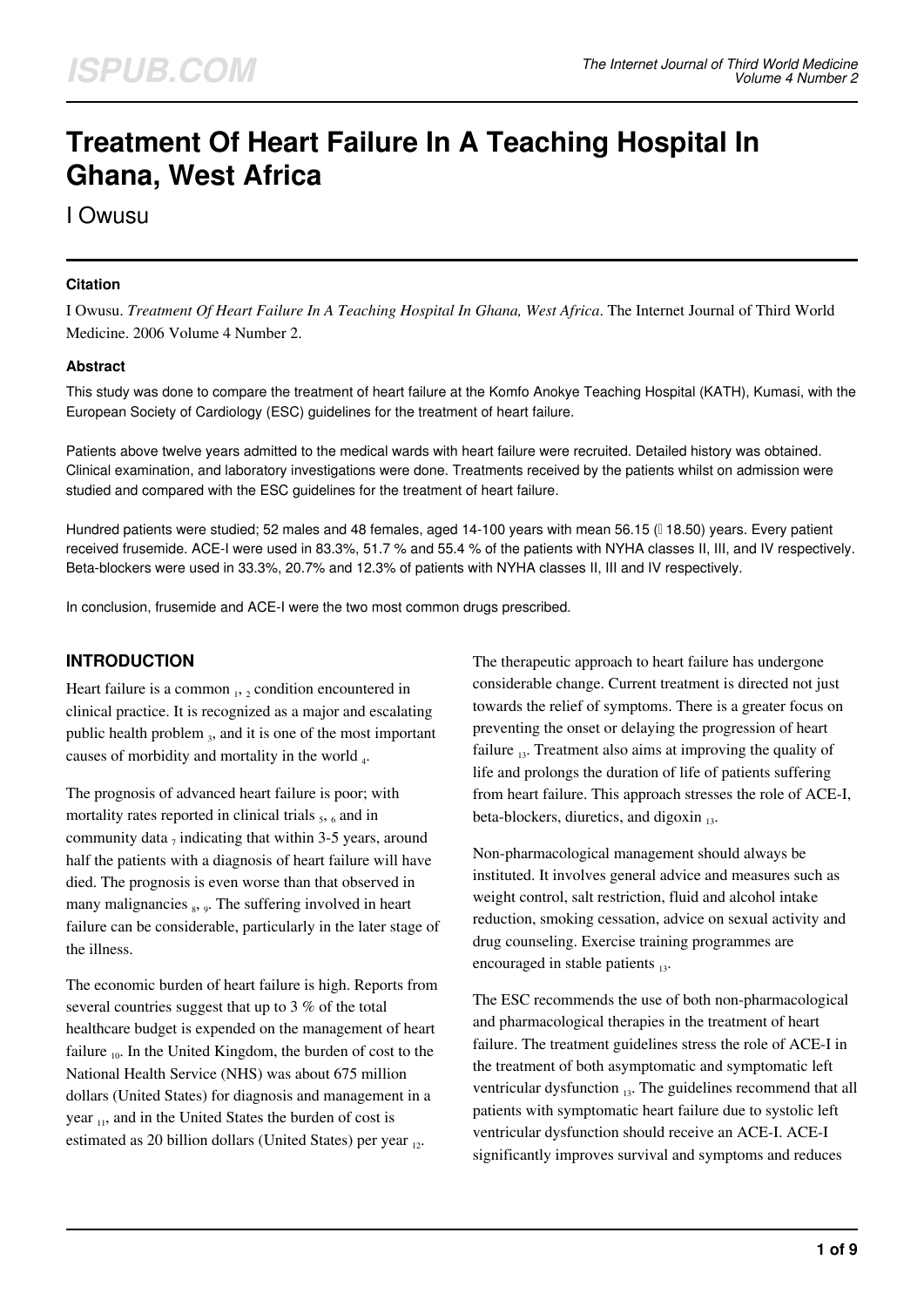hospitalization in patients with moderate and severe heart failure and left ventricular systolic dysfunction  $_5$ ,  $_{14}$ . In the absence of fluid retention, ACE-I should be given first. In patients with fluid retention it should be given together with diuretics. Asymptomatic patients with a documented left ventricular systolic dysfunction benefit from long-term ACE-I therapy. The consistency of data from the SOLVD Prevention Study  $_{15}$ , SAVE  $_{16}$  and TRACE  $_{17}$  have shown that asymptomatic patients, but with left ventricular dysfunction, will have less development of symptomatic heart failure and hospitalizations for heart failure.

Beta-blockers such as carvedilol, bisoprolol and metoprolol are of proven therapeutic benefit in patients with symptomatic systolic heart failure. There is now definitive clinical trial data from large-scale studies to support their use in this setting with the aim of decreasing morbidity and mortality  $_{18}$ .

Loop diuretics such as frusemide are essentially for symptomatic treatment when fluid overload is present and manifests as pulmonary congestion or peripheral oedema, although there are no controlled, randomized trials that have assessed the effect on survival of these agents. The use of diuretics results in rapid improvement of dyspnoea and increased exercise tolerance. Aldosterone antagonism with spironolactone is recommended in advanced heart failure (NYHA classes III-IV), in addition to ACE-I and diuretics to improve survival and morbidity  $_{13}$ .

Cardiac glycosides are indicated in atrial fibrillation and any degree of symptomatic heart failure, whether or not left ventricular dysfunction is the cause, in order to slow ventricular rate, thereby improving ventricular function and symptoms <sub>13</sub>. In general, calcium antagonists are not recommended for the treatment of heart failure due to systolic dysfunction. Verapamil in particular is not recommended in heart failure due to systolic dysfunction because of its negative inotropic effect, and is contraindicated in addition to beta-blockade. Newer calcium antagonists (felodipine, amlodipine) in addition to baseline therapy including ACE-I and diuretics do not provide a better effect on survival compared to placebo  $_{13}$ .

Patients may also need procedures to treat conditions, such as coronary artery disease or mitral valve prolapse that contribute to heart failure. Heart transplantation is the most important surgical procedure for severe heart failure that fails to respond medical treatments. A number of procedures and left ventricular assist devices are now available for

patients waiting for transplantations. Some may even offer permanent alternatives  $_{13}$ .

This study was done in order to determine how the current treatment for heart failure at KATH compares with the ESC guidelines for the treatment of heart failure. The overall objective of this study was to improve the management of patients with heart failure seen at KATH. It is hoped that this study may provide baseline data for future comparisons and monitoring of the management of patients with heart failure seen at KATH, Kumasi.

## **METHODS**

This was a prospective study carried out at the Department of Medicine, KATH, from March 2004 to August 2004. Informed consent was obtained from each study participant and KATH ethical committee approved the study.

Patients aged thirteen years and above who were admitted to the medical wards with clinical diagnosis of heart failure were recruited. Detailed history including patients' sociodemographic characteristics, past medical history, and drug history were obtained from each patient through a standard questionnaire. Common symptoms of heart failure such as dyspnoea on exertion or at rest, fatigue, orthopnoea, paroxysmal nocturnal dyspnoea, palpitation and ankle swelling were sought.

Clinical examination included general assessment to look for dyspnoea at rest, pedal oedema or generalized swelling, cyanosis, fever, and pallor of mucous membrane. The pulse rate, rhythm, volume and the character were noted. Jugular venous pressure, the blood pressure, the apex beat, the heart sounds  $(S_1, S_2, S_3, S_4)$  and murmurs were also examined. The chest was auscultated for crackles, and the presence of hepatomegaly and ascites were also noted.

A 12 lead standard ECG was obtained from each patient according to standard procedure, and evaluated by the author. Chest X-rays were obtained from each patient and examined for increased cardiac size as judged by a cardiothoracic ratio more than 0.5, and the presence of pulmonary upper lobe blood diversion and/or alveolar oedema and/or pleural effusion.

Diagnosis of heart failure was confirmed, using the following modified Framingham criteria for the diagnosis of heart failure<sub>1</sub>:

Major criteria: Paroxysmal nocturnal dyspnoea, raised jugular venous pressure, clinical cardiomegaly, basal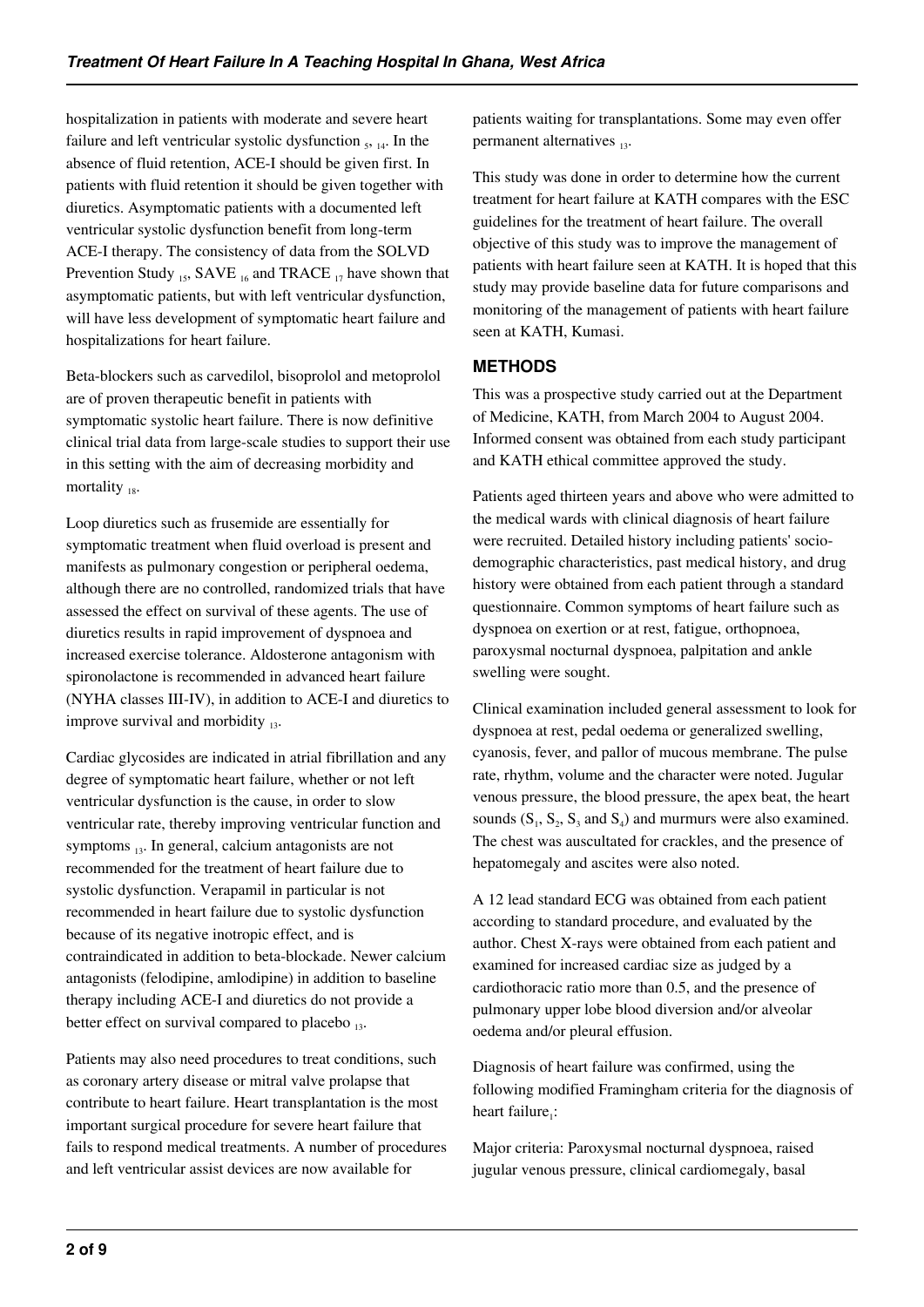crepitations, S3 gallop, clinical acute pulmonary oedema, pulmonary upper lobe blood diversion on chest X-ray (or pulmonary oedema on chest X-ray).

Minor criteria: tachycardia, orthopnoea, exertional dyspnoea, nocturnal cough, hepatomegaly, pleural effusion, diuretic use.

Heart failure was diagnosed if the patient had two major and one minor or one major and two minor criteria. Severity of heart failure on admission was assessed using the NYHA functional classification  $_{18}$ .

# **INCLUSION CRITERIA**

Patients aged thirteen years and above admitted to the medical wards for the first time, with the clinical diagnosis of heart failure who met the modified Framingham criteria for the diagnosis of heart failure, were included in the study.

## **EXCLUSION CRITERIA**

The following patients were excluded from the study:

- Patients admitted with suspected heart failure but could not meet the diagnostic criteria.
- Those who died within 24 hours before full clinical evaluation were undertaken.

# **STATISTICS**

Data from the standard questionnaire were entered into a Microsoft Excel (2000) sheet. Data were cleaned and abnormal variable and wrong entry removed or changed by reference to the standard questionnaire. Data were then exported into Stata Version 8.0 statistical software for analysis.

Descriptive analysis of baseline parameters was provided. Measure of central tendency using means and median, measure of spread using standard deviation and range were calculated.

The chi squared test was used to test for association between categorical variables. The student t-test was used to compare means of two variables, whilst the ANOVA was used in the comparison of means of more than two variables.

The level of significance was set at  $p < 0.05$ , and a 95 % confidence interval was applied to the numerical variables which are normally distributed.

## **RESULTS**

Hundred (100) patients qualified to be included into the study; they were aged between 14-100 years with the mean age of 56.15 ( 18.50) years. There were 52 males and 48 females. Females appeared to develop heart failure at a younger age with the minimum age of 14 years, and a mean age of 53.90 ( 20.23) years. The minimum age of males was 24 years, with a mean age of 58.40 ( 16.48) years. The difference in age between the males and the females was not statistically significant ( $p=0.23$ ). The age and sex distribution of the patients is shown in figure 1. The age group 61-69 years had the highest incidence of heart failure.

#### **Figure 1**

Figure 1: Age And Sex Distribution Of The Heart Failure Patients.



All the patients presented with fluid overload either as systemic oedema, pulmonary oedema, or both. Exertional dyspnoea was the second most common presenting symptom of the heart failure patients. Table 1 shows the presenting symptoms of the patients.

#### **Figure 2**

Table 1: Presenting symptoms of the heart failure patients.

| PRESENTING SYMPTOMS            | % OF PATIENTS |
|--------------------------------|---------------|
| Oedema (pulmonary/systemic)    | 100           |
| Dyspnoea (exertional/ at rest) | 97            |
| Fatigue                        | 92            |
| Othopnoea                      | 90            |
| Paroxysmal nocturnal dyspnoea  | 73<br>47      |
| Palpitation                    | 13            |
| Chest pain                     |               |

Figure 2 illustrates the severity of heart failure at presentation. Majority (65%) of the patients presented with severe heart failure (NHYA functional class IV).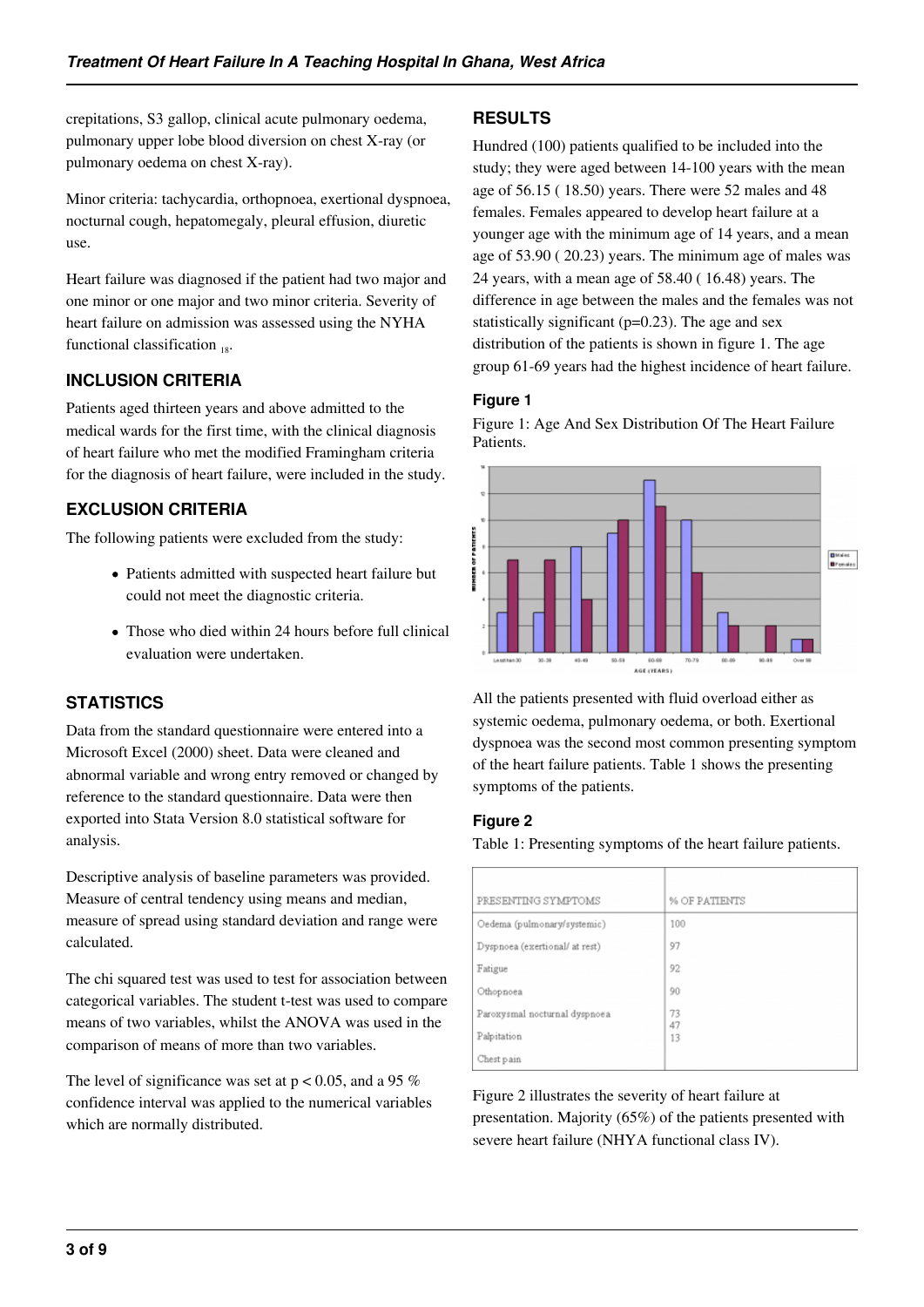#### **Figure 3**

Figure 2: Severity Of Heat Failure Patients At Presentation



Hospital stay by the patients ranged from 1-28 days, with the mean hospital stay of 6.25 ( 4.16) days. Females stayed longer at the hospital than the males. The mean hospital stay of females was 6.72 ( 4.99) days, and that of males was 5.78 ( 3.11) days. The difference in hospital stay between the males and the females was not statistically significant (p=0.26). Mean hospital stay increased with increasing severity of heart failure. Eighty-five percent (85%) of the patients were discharged home, whilst 15% died on admission. The highest in-hospital mortality occurred in patients who were admitted with NYHA class IV. None of the patients with NYHA II died on admission. Table 2 shows the outcome of admission of the patients.

#### **Figure 4**

Table 2: Patient outcome following admission for heart failure.

| NYHA CLASS   | MEAN HOSPITAL<br>STAY (DAYS) | <b>DISCHARGED</b><br><b>ALIVE</b> |      | IN-HOSPITAL<br>MORTALITY |    |
|--------------|------------------------------|-----------------------------------|------|--------------------------|----|
|              |                              | NUMBER                            | $\%$ | <b>NUMBER</b>            | %  |
| Π            | 4.17 (± 1.72)                |                                   |      |                          |    |
|              |                              | 6                                 | 100  | $\Omega$                 | Û  |
| $n = 6$      | range (2-7)                  |                                   |      |                          |    |
| $\mathbb{H}$ | 5.98 (土 2.69)                |                                   |      |                          |    |
|              |                              | 26                                | 89   | 3                        | 11 |
| $n = 29$     | range (2-15)                 |                                   |      |                          |    |
| IV           | 6.59 (±4.78)                 |                                   |      |                          |    |
|              |                              | 53                                | 81   | 12                       | 19 |
| $n = 65$     | range (1-28)                 |                                   |      |                          |    |

Figure 3 and table 3 illustrate the pharmacological treatment of the patients. All the patients received frusemide. Spironolactone in doses between 50-100mg daily, orally, was given to 33.3 %, 17.2 % and 12.3 % of patients with NYHA class II, III and IV respectively. ACE-I were used in

83.3%, 51.7 % and 55.4 % of the patients with NYHA classes II, III, and IV respectively. Lisinopril (2.5mg-20mg daily) and captopril (12.5mg bid) were the ACE-I used to treat the patients.

Beta-blockers were used in 33.3%, 20.7% and 12.3% of patients with NYHA classes II, III and IV respectively. The main beta-blockers used were carvedilol and atenolol. Digoxin and nitrates were given to a third of the patients. Aspirin was the third most common drug used, after frusemide and ACE-I.

## **Figure 5**

Figure 3: pharmacological treatment of the patients

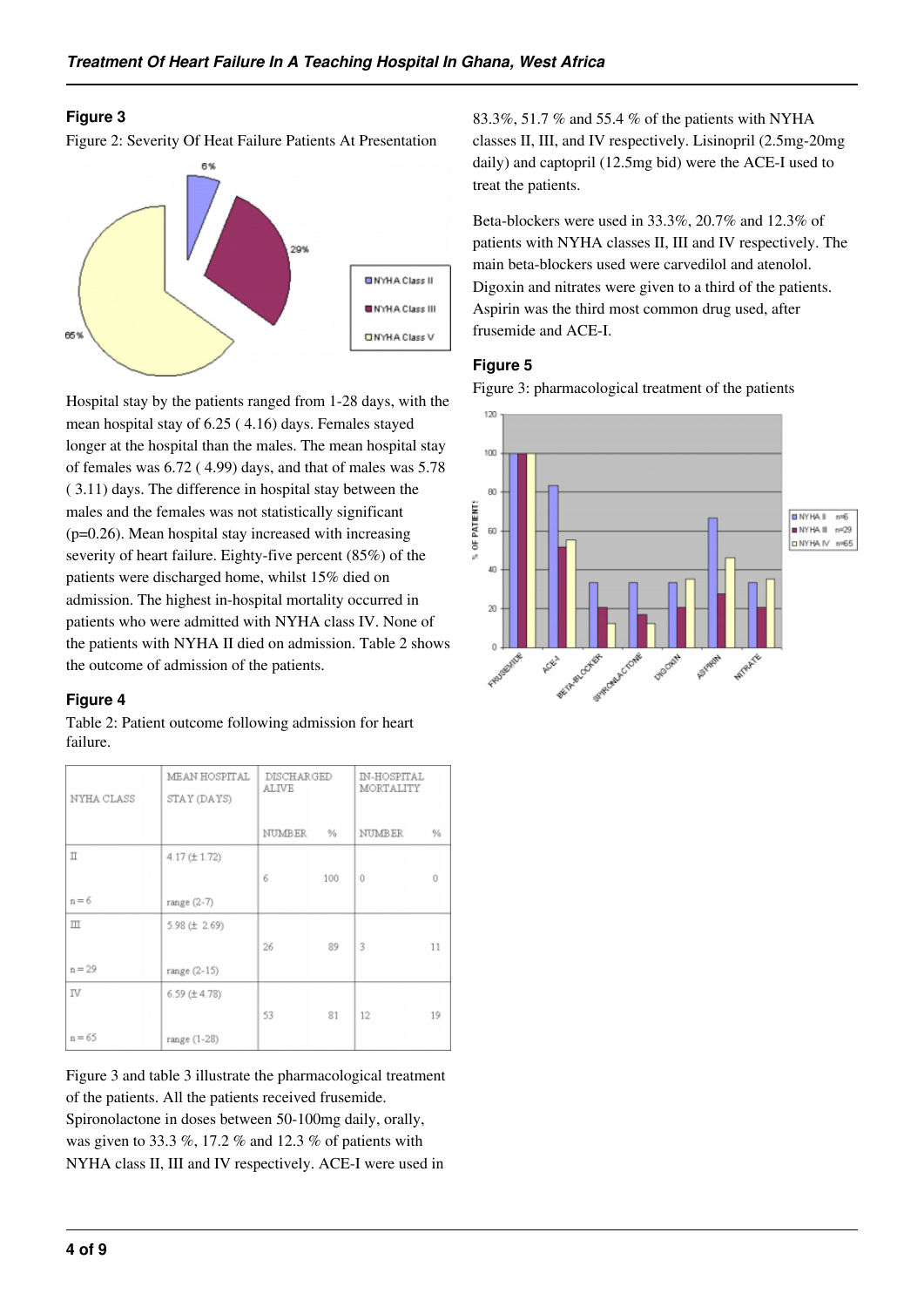#### **Figure 6**

Table 3: comparison of treatment for heart failure at kath with the esc treatment guidelines.

|                                  |                                                     | NYHA CLASS II – NYHA CLASS III | NYHA CLASS IV                                 |  |
|----------------------------------|-----------------------------------------------------|--------------------------------|-----------------------------------------------|--|
|                                  |                                                     |                                |                                               |  |
| <b>DIURETICS</b>                 |                                                     |                                |                                               |  |
| ECS Recommendation Indicated     |                                                     | Indicated                      | Indicated                                     |  |
| Treatment at KATH**              | 100 %                                               | 100 %                          | 100 %                                         |  |
| $ACE-I$                          |                                                     |                                |                                               |  |
| ECS Recommendation Indicated     |                                                     | Indicated                      | Indicated                                     |  |
| Treatment at KATH 83.3 %         |                                                     | 51.7%                          | 55.4%                                         |  |
| <b>BETA-BLOCKERS</b>             |                                                     |                                |                                               |  |
| ECS Recommendation Indicated     |                                                     | Indicated                      | Indicated                                     |  |
| Treatment at KATH                | 33.3%                                               | 20.7%                          | 123%                                          |  |
| SPIRONOLACTONE                   |                                                     |                                |                                               |  |
| ECS Recommendation Not Indicated |                                                     | Indicated                      | Indicated                                     |  |
| Treatment at KATH                | 33.3%                                               | 17.2%                          | 12.3%                                         |  |
| <b>DIGOXIN</b>                   |                                                     |                                |                                               |  |
|                                  | ECS Recommendation Indicated (with AF***) Indicated |                                | Indicated                                     |  |
| Treatment at KATH                | 33.3%                                               | 20.7%                          | 35 4 %                                        |  |
| <b>ISOSORBIDE DINITRATE</b>      |                                                     |                                |                                               |  |
| (ISDN)                           |                                                     |                                |                                               |  |
| ECS Recommendation Not Indicated |                                                     | Not Indicated                  | Not Indicated                                 |  |
| Treatment at KATH 33.3 %         |                                                     | 20.7%                          | 35.4%                                         |  |
| <b>HYDRALAZINE / ISDN</b>        |                                                     |                                |                                               |  |
| ECS Recommendation Not Indicated |                                                     |                                | ----------If ACE-I or ARB**** unavailable---- |  |
| Treatment at KATH                | 0%                                                  | 0 %                            | 0%                                            |  |
| <b>ASPIRIN</b>                   |                                                     |                                |                                               |  |
| ECS Recommendation               | Not Indicated                                       | Not Indicated                  | Not Indicated                                 |  |
| Treatment at KATH                | 66.7%                                               | 27.6%                          | 46.2%                                         |  |
| CALCIUM ANTAGONIST               |                                                     |                                |                                               |  |
| (NIFEDIPINE)                     |                                                     |                                |                                               |  |
| ECS Recommendation               | Not Indicated                                       | Not Indicated                  | Not Indicated                                 |  |
| Treatment at KATH                | 3%                                                  | 9%                             | 23 %                                          |  |
|                                  |                                                     |                                |                                               |  |

\*\* Percentage of patients who received the drug

\*\*\* Atrial fibrillation

\*\*\*\* Angiotensin receptor blocker

Only 27% of the heart failure patients were reported to have received non-pharmacological treatment. The various nonpharmacological measures used are shown in table 4. Dietary salt reduction was the most common measure used. Others included fluid restriction, frequent blood pressure and weight monitoring.

#### **Figure 7**

Table 4: Documented Non-Pharmacological Treatment Of Heart Failure

| NON-PHARMACOLOGICAL                                 | (%) OF PATIENTS |
|-----------------------------------------------------|-----------------|
| Daily weighing                                      | 1               |
| Paracentesis                                        | 1               |
| Low salt diet                                       | 18              |
| Low salt diet, daily weighing and fluid restriction | 4               |
| Low salt diet, low cholesterol and diabetic diet    | 1               |
| Low salt diet and daily weighing                    | 2               |
| No documented non-pharmacological treatment         | 73              |
| Total                                               | 100             |

## **DISCUSSION**

The mean age of the patients (56.15 18.50 years) in this study is similar to the mean age of 53 ( 12.1) years reported by Isezuo et al 19 among Gambians and Nigerians with heart failure. Oyoo and Ogola in Nairobi, Kenya also found three quarters of their patients with hypertensive heart failure to be above the age of 50 years  $_{20}$ . The mean age of the patients in this study is also lower than the 74 years and the 70 ( 10.8) years reported in the general European population  $_{13}$  and in the Framingham Heart Study respectively.

It is clear from these data that heart failure occurs early in life in Africa than in the developed world. This could be explained by the differences in the aetiology of heart failure. In Africa, rheumatic heart disease and endomyocardial fibrosis, usually occurring in the adolescent account for a considerable number of cases whereas in the developed world rheumatic heart disease and endomyocardial fibrosis are uncommon; ischaemic heart disease is the main cause of heart failure. Many people with myocardial infarction in the developed world are surviving because of advances in treatment. These patients eventually end up with heart failure. Again, in the developed world, the proportion of the population that is elderly is increasing  $_1$ ,  $_{13}$ .

The severity of heart failure at presentation using the NYHA functional classification in this study was similar to the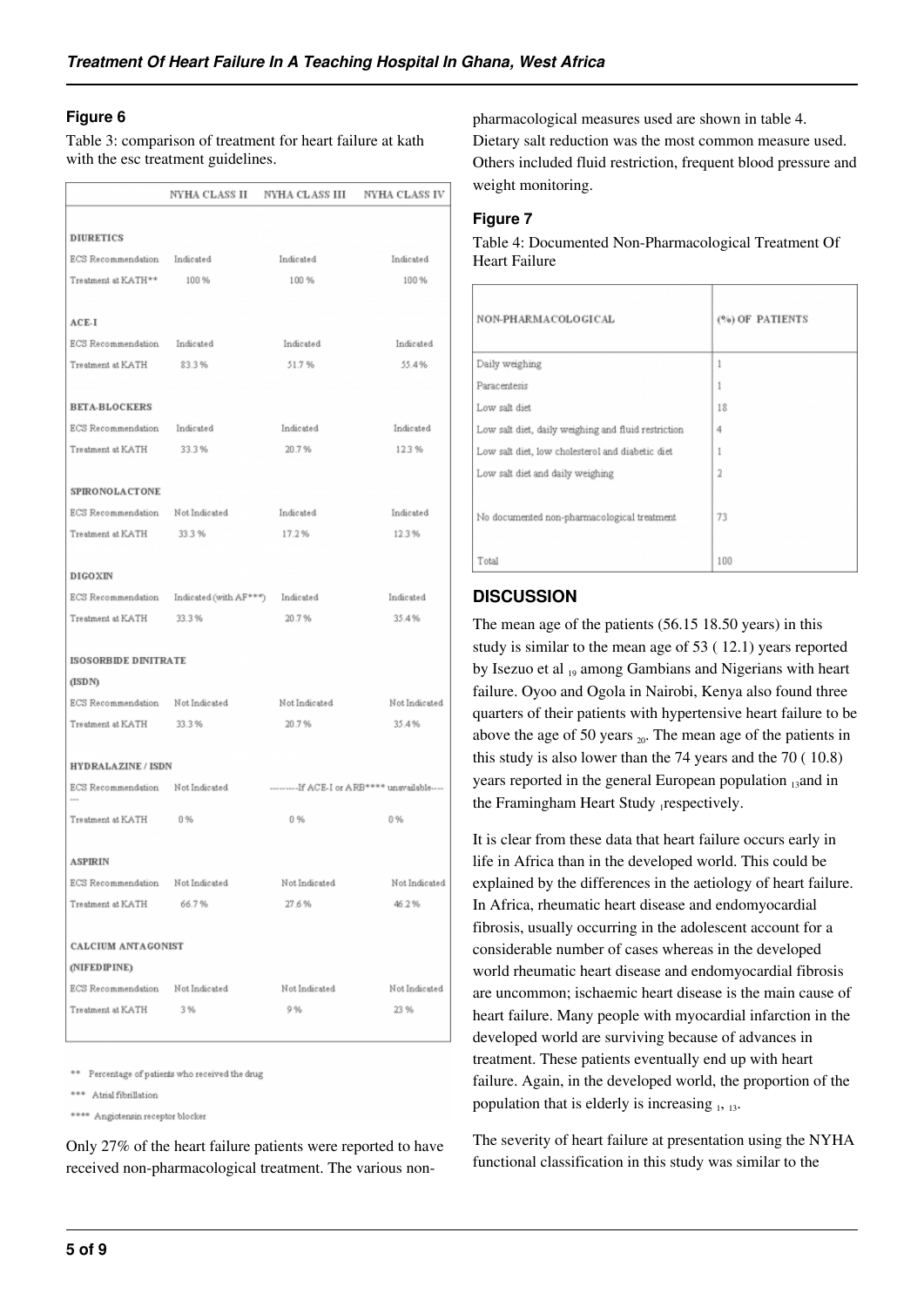findings of Oyoo and Ogola in Nairobi  $_{19}$ ; 62 % of their patients were in NYHA functional class IV, 31.9 % were in class III and 3.3 % were in class II.

The most common presenting symptom among the heart failure patients was fliud overload. All the patients had fluid overload either as pulmonary oedema, peripheral oedema or both. No wonder they all received frusemide which was used to treat the fluid overload (oedema).

Fifty-six percent (56%) of the heart failure patients received an ACE- I. It is not clear why ACE-I was used more in patients with NYHA class II and less in those with class III. The ESC guidelines for the treatment of heart failure recommend that all patients with symptomatic heart failure due to systolic left ventricular dysfunction should receive an ACE-I  $_{13}$ . The study showed that ACE-I was not used as recommended by the ESC, and its use must be encouraged in patients with left ventricular systolic dysfunction. Even though some of the patients might have had a diastolic dysfunction, diastolic dysfunction is usually associated with a systolic dysfunction and pure diastolic dysfunction tends to be uncommon  $_{13}$ especially in the young. One factor that might account for the low usage of ACE-I may be due to the high cost of ACE-I in Ghana.

Beta–blockers are indicated in all stages of heart failure  $_{13, 15}$ . However, only 33.3 % of patients with NYHA class II and 12.5 % of those with class IV received the drug. Overall only 17 % of the heart failure patients received it. Together with ACE-I, beta-blockers are able to reverse left ventricular remodelling, improve morbidity, reduce hospitalisation and reduce mortality  $_{13 \t15}$ . Therefore it is recommended that all patients with left ventricular dysfunction irrespectve of NYHA classification, should be given both ACE-I and betablockers $_{13 \t15}$ .

Spironolactone in high doses between 50-100mg daily, orally, was given to 33.3 % of patients with NYHA class II and 17.2 % of those with class III. Only 12.3 % of those with NHYA class IV who needed spironolactone most received the drug. In fact, spironolactone is not indicated in mild heart failure. Although spironolactone was developed as a diuretic agent at a higher dose level, it is now understood that aldosterone has an important role in the pathophysiology of heart failure. It promotes vascular and myocardial fibrosis, potassium and magnesium depletion, sympathetic activation, parasympathetic inhibition and baroreceptor dysfunction  $_{21}$ ,  $_{22}$ . ACE-I insufficiently suppress circulating aldosterone levels 24. The RALES mortality trial showed that low dose

spironolactone on top of an ACE-I and a loop diuretic markedly and progressively improved survival of patients in advanced heart failure (NYHA class III or IV), irrespective of aetiology<sub>24</sub>.

Thirty-one percent  $(31\%)$  of the heart failure patients received isosorbide dinitrate. Hydralazine-isosorbide dinitrate combination is an alternative therapy when ACE-I are contraindicated or cannot be tolerated. Daily doses of hydralazine, up to 300mg, in combination with isosorbide dinitrate 160mg in the presence of cardiac glycosides and diuretics have been found to reduce mortality of patients with chronic heart failure  $_{26}$ . Unfortunately, no patient received this combination. There is no evidence of proven benefit when either nitrates or hydralazine are used alone, but nitrates are often prescribed without hydralazine.

Digoxin was given to about a third of the patients, majority of who had atrial fibrillation. Digoxin has been found to reduce symptoms and improve clinical status, and thereby decrease the risk of hospitalization for heart failure without an impact on survival  $_{26}$ . In addition to positive inotropy, digoxin has important neurohormonal-modulating effects in patients with chronic heart failure, including a sympathoinhibitory effect that cannot be ascribed to its inotropic action  $_{26}$ . Therefore, the use of digoxin in heart failure must not be restricted to atrial fibrillation alone. It should be considered for symptomatic treatment of heart failure caused by left ventricular systolic dysfunction  $_{13}$ .

Nifedipine was the calcium antagonist which was most commonly used to treat arterial hypertension in heart failure. This may be due to the fact that nifedipine is readily available in Ghana and it is cheaper than the newer calcium antagonists such as felodipine and amlodipine. However, the ESC guidelines for the treatment of heart failure recommend the use of the newer calcium antagonists instead of nifedipine as additional therapy for concomitant arterial hypertension or angina.

Aspirin was used quite often in the treatment of heart failure especially in patients with NYHA classes II and IV. Indications for its use in these patients were not clear. It is a common practice for physicians to use aspirin for primary prevention against thromboembolic complications. There is little evidence to show that antithrombotic therapy modifies the risk of death, or vascular events in patients with heart failure other than in the setting of atrial fibrillation when anticoagulation is firmly indicated $^{28}$ .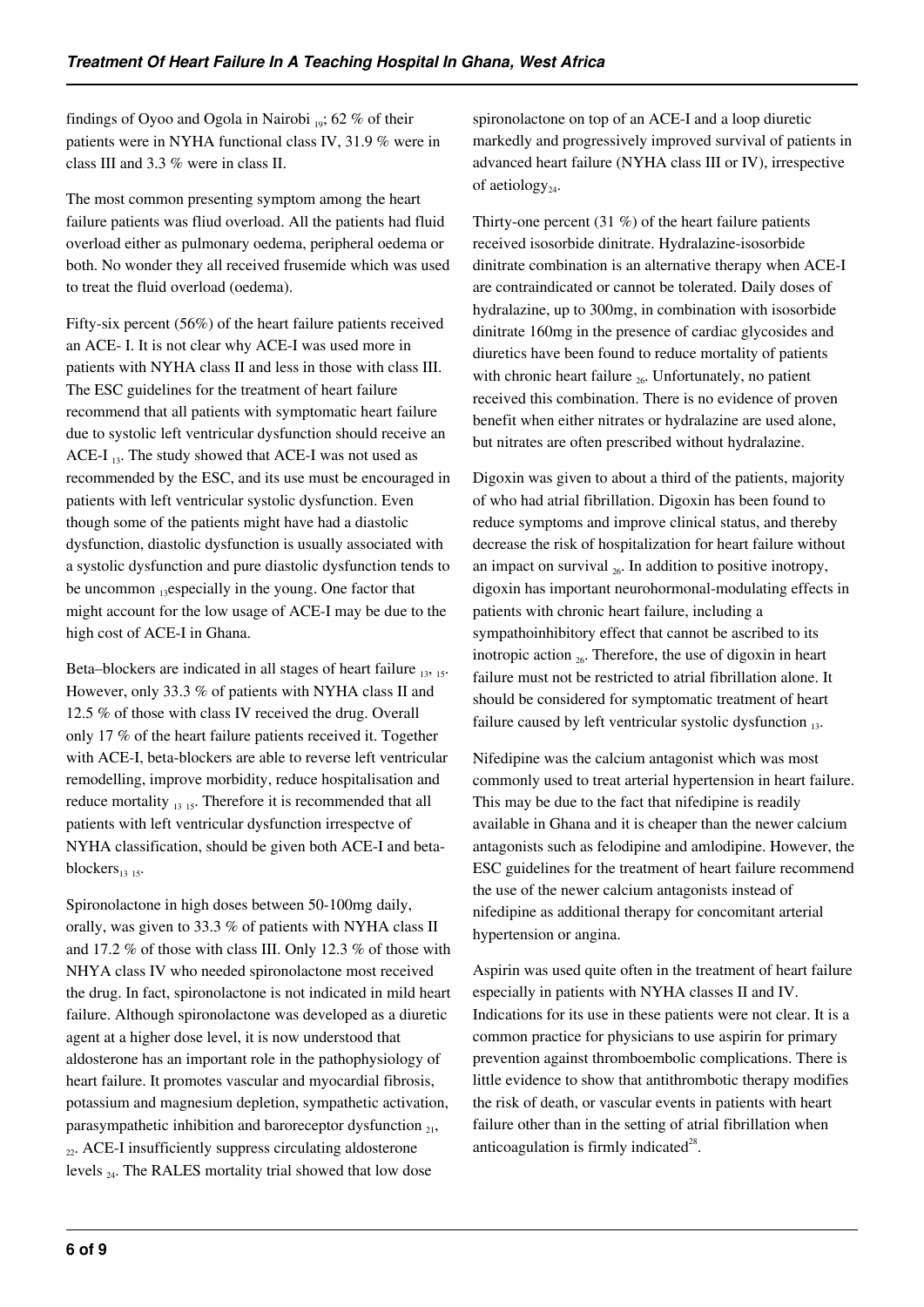In conclusion, frusemide and ACE-I were the most common drugs prescribed for the heart failure patients. Despite the limitations in study design, this study provides baseline data for future comparisons and monitoring of the management of patients with heart failure seen at KATH, Kumasi.

# **ACKNOWLEDGEMENTS**

I would like to express my sincere gratitude to Drs Imelda Bates and Julia Critchley, both of the Liverpool School of Tropical Medicine, UK, and Dr George Bedu-Addo, Department of Medicine, KATH, Kumasi, for their kind and helpful advice during the project. I would also want to thank Liverpool School of Tropical Medicine for sponsoring the project.

#### **References**

1. Ho KKL, Pinsky JL, Kannel WB, Lery D. The epidemiology of heart failure: The Framingham study. J Am Coll Cardiol 1993; 22 (Supplement A): 6A - 13A. 2. Adams KF, Zannad F. Clinical definition of advanced heart failure. Am Heart J 1998; 135:S204-S215. 3. Lasater M. The effect of a nurse-managed congestive heart failure clinic on patient readmission and length of stay. Home Healthc Nurse 1996 May: 14 (5): 351 -356. 4. Sans S, Kesteloot H, Kromhout D. The burden of cardiovascular diseases mortality in Europe. The task Force of the European Society of Cardiology on Cardiovascular Mortality and Morbidity Statistics in Europe. Eur Heart J. 1997; 18 1231 - 1248. 5. The SOLVD Investigators. The effect of enalapril on survival in patients with reduced left ventricular ejection fractions and congestive heart failure. N Engl J Med 1991;325:302. 6. The Digitalis Investigation Group. The effect of digoxin on mortality and morbidity in patients with heart failure. N Engl J Med 1997; 336: 525 - 33. 7. Cowie MR, Wood DA, Coats AJ. Epidemiology of heart failure; a population-based study. Eur Heart J 1990;20:421-428. 8. Cance WG, Steward AK, Menck HR. The national cancer database reports on treatment patterns for hepatocellular carcinomas: improved survival of surgically resected patients, 1985-1996. Cancer 2000; 88: 912-920. 9. King D. Diagnosis and management of heart failure in the elderly. Postgrad Med J. 1996; 72:577 - 580. 10. Cleland JGF, Swedberg K, Poole-Wilson PA. Successes and failures of current treatment of heart failure. Lancet.1998;352 (Suppl 1): S119-28. 11. McMurray J, Hart W, Rhodes G. An evaluation of the

cost of heart failure to the National Health Service in the U.K. Br. J Med Econ 1993: 6: 99-110. 12. O'Connell JB, Briston MR. Economic impact of heart failure in the United States: time for a different approach. J Heart Lung Transplant. 1994; 13:S107-S112. 13. Task Force report. Guidelines for the diagnosis and treatment of chronic heart failure, European Society of Cardiology. Eur Heart J (2001) 22, 1527-1560. 14. CONSENSUS Trial Study Group. Effects of enalapril on mortality in severe congestive heart failure. Results of the north Scandinavian enalapril survival study. N Engl J Med 1987; 316: 1429-1435. 15. The SOLVED Investigators. Effects of enalapril on mortality and the development of heart failure in asymptomatic patients with reduced left ventricular ejection fractions. N Engl J Med 1992; 327: 685-691. 16. Preffer MA, Braunwald E, Moye LA et al. for the SAVE Investigators. Effect of captopril on mortality and morbidity in patients with left ventricular dysfunction and myocardial infarction. Results of the Survival and Ventricular Enlargement Trial. Am J Cardiol 1992; 70:479-487. 17. Kober L, Torp-Pederson C, Carlsen JE et al. for the TRACE Study Group. A clinical trial of the angiotensin-converting-enzyme inhibitor trandolapril in patients with left ventricular dysfunction after myocardial infarction. N Engl J Med 1995;333: 1670- 1676. 18. The Criteria Committee of the New York Heart Association. Nomenclature and criteria for diagnosis of the heart and great vessels. 6th edition. Boston: Little Brown and Co., 1964. 19. Isezuo AS, Omotoso AB, Araoye MA, Carr J, Corrah T. Determinants of prognosis among black Africans with hypertensive heart failure. Afr J Med Sci. 2003 Jun; 32 (2): 143-149. 20. Oyoo GO, Ogola EN. Clinical and socio demographic aspects of congestive heart failure patients at Kenyatta National Hospital, Nairobi. East Afr Med J. 1999 Jan; 76  $(1): 23-27.$ 21. Wang W. Chronic administration of aldosterone depresses baroreceptor reflex function in the dog. Hypertension 1994; 24:571-575. 22. Macfadyen RJ, Barr CS, Struthers AD. Aldosterone blockade reduces vascular collagen turnover, improves heart rate variability and reduces early morning rise in heart rate in heart failure patients. Cardiovasc Res 1997; 35:30-34. 23. Staessen J, Lijnen P, Fagard P, Verschueren LJ, Amery A. Rise in plasma concentration of aldosterone during long-term angiotensin II inhibition. J Endocrinology 1981; 91:475-485. 24. Pitt B, Zannad F, Remme WJ et al. The affect of spironolactone on morbidity and mortality in patients with severe heart failure. Randomized Aldactone Evaluation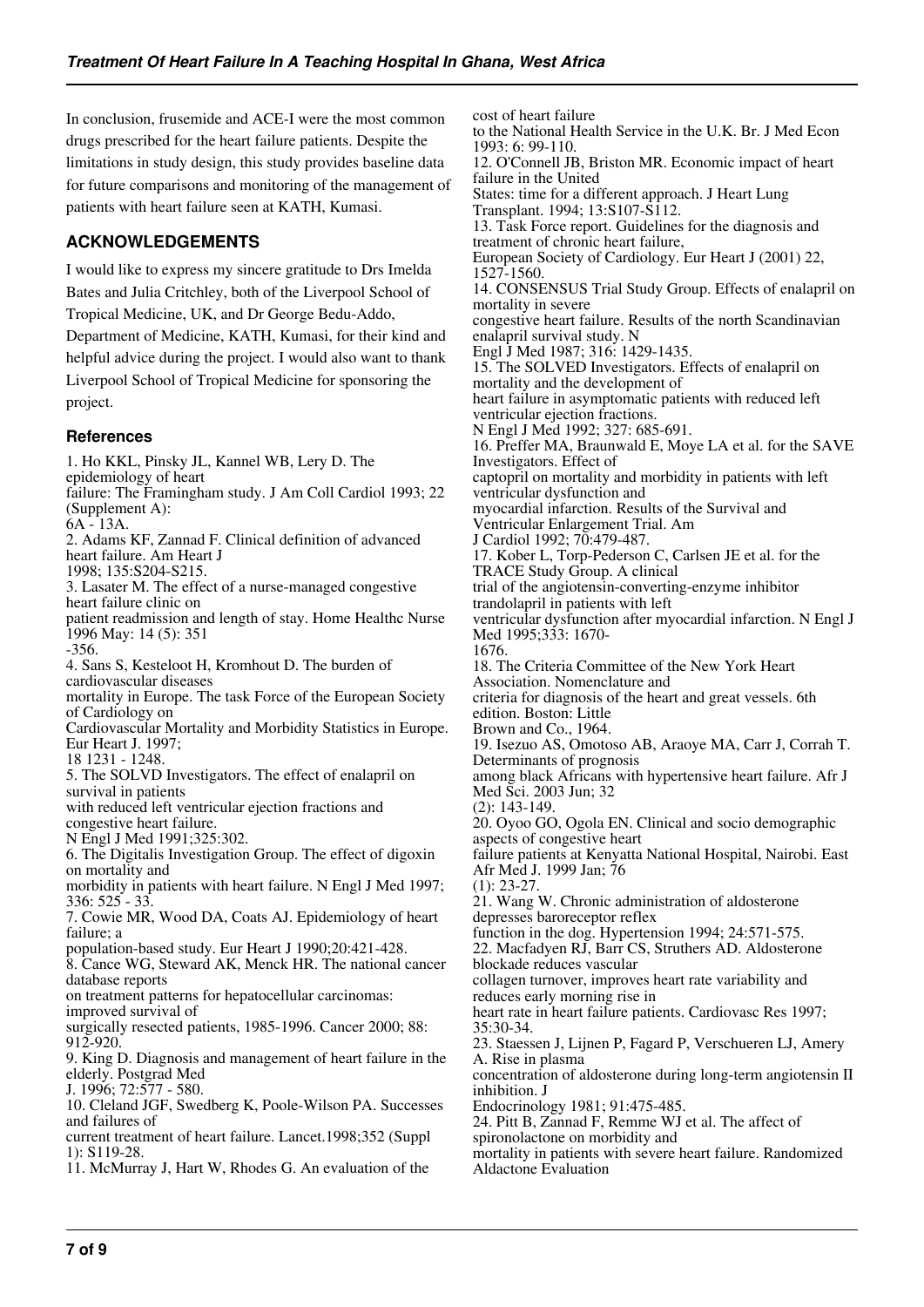Study (RALES) Investigators. N Engl J Med 1999; 341:709-717. 25. Cohn JN, Archibald DG, Ziesche S et al. Effect of vasodilator therapy on mortality in chronic heart failure. Results of a veterans administration cooperation study. N Engl J Med 1986; 314: 1547-1552.

26. The Digitalis Investigation Group. The effect of digoxin

on mortality and morbidity

in patients with heart failure. N Engl J Med 1997; 336: 525-533.

27. Cleland JG, Cowburn PJ,Falk RH. Should all patients with atrial fibrillation receive warfarin? Evidence from randomized clinical trials. Eur Heart J 1996; 17: 674-681.